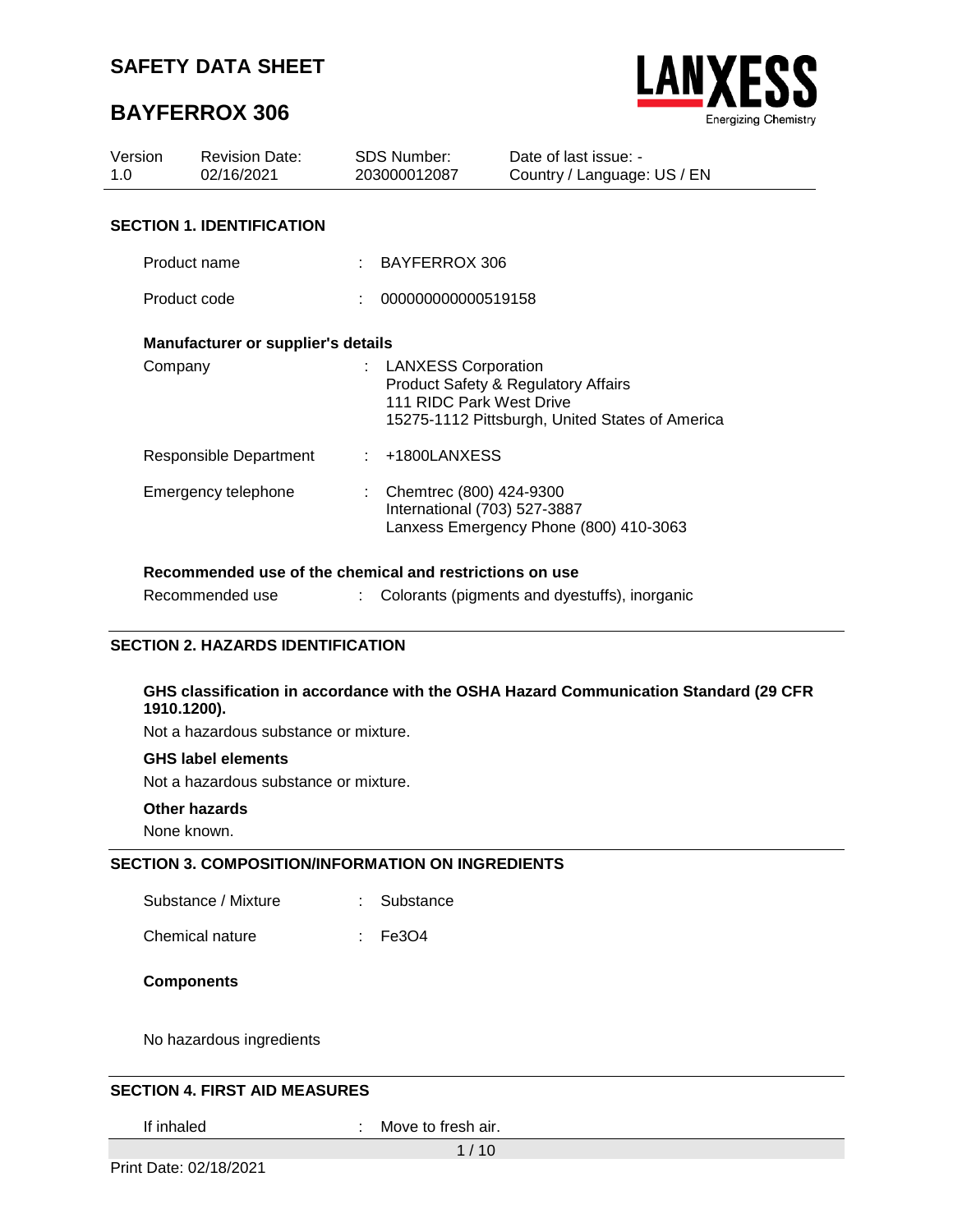# **BAYFERROX 306**



| Version<br>1.0 | <b>Revision Date:</b><br>02/16/2021                         |  | SDS Number:<br>203000012087                                                                                                                                                                                                                  | Date of last issue: -<br>Country / Language: US / EN                                                                          |  |
|----------------|-------------------------------------------------------------|--|----------------------------------------------------------------------------------------------------------------------------------------------------------------------------------------------------------------------------------------------|-------------------------------------------------------------------------------------------------------------------------------|--|
|                |                                                             |  |                                                                                                                                                                                                                                              | Get medical attention if symptoms occur.                                                                                      |  |
|                | In case of skin contact                                     |  | : Wash off with plenty of water.<br>Continue to rinse for at least 10 minutes.<br>Wash contaminated clothing before re-use.                                                                                                                  |                                                                                                                               |  |
|                | In case of eye contact                                      |  | Immediately flush eyes with plenty of water, occasionally lifting<br>the upper and lower eyelids.<br>If easy to do, remove contact lens, if worn.<br>Continue to rinse for at least 10 minutes.<br>Get medical attention if symptoms appear. |                                                                                                                               |  |
| If swallowed   |                                                             |  |                                                                                                                                                                                                                                              | Get medical attention if symptoms occur.                                                                                      |  |
|                | Most important symptoms and effects, both acute and delayed |  |                                                                                                                                                                                                                                              |                                                                                                                               |  |
|                | Symptoms                                                    |  | ing and stinging.                                                                                                                                                                                                                            | : May cause irritation with symptoms of reddening and itching.<br>Eye: May cause irritation with symptoms of reddening, tear- |  |
| Effects        |                                                             |  |                                                                                                                                                                                                                                              | May cause mechanical irritation (abrasion).                                                                                   |  |
|                | Protection of first-aiders                                  |  | suitable training.                                                                                                                                                                                                                           | No action shall be taken involving any personal risk or without                                                               |  |

### **SECTION 5. FIRE-FIGHTING MEASURES**

| Suitable extinguishing media :                                       | In case of fire, use water spray (fog), foam, dry chemical or<br>$CO2$ .                                                                                                                                                                                                                                                                                                                        |
|----------------------------------------------------------------------|-------------------------------------------------------------------------------------------------------------------------------------------------------------------------------------------------------------------------------------------------------------------------------------------------------------------------------------------------------------------------------------------------|
| Unsuitable extinguishing<br>media                                    | : None known.                                                                                                                                                                                                                                                                                                                                                                                   |
| Specific hazards during fire : No information available.<br>fighting |                                                                                                                                                                                                                                                                                                                                                                                                 |
| ucts                                                                 | Hazardous combustion prod- : The product itself does not burn.                                                                                                                                                                                                                                                                                                                                  |
| Further information                                                  | : Standard procedure for chemical fires.<br>Promptly isolate the scene by removing all persons from the<br>vicinity of the incident if there is a fire.<br>Use extinguishing measures that are appropriate to local cir-<br>cumstances and the surrounding environment.<br>Fire residues and contaminated fire extinguishing water must<br>be disposed of in accordance with local regulations. |
| Special protective equipment :<br>for fire-fighters                  | Fire-fighters should wear appropriate protective equipment<br>and self-contained breathing apparatus (SCBA) with a full<br>face-piece operated in positive pressure mode.                                                                                                                                                                                                                       |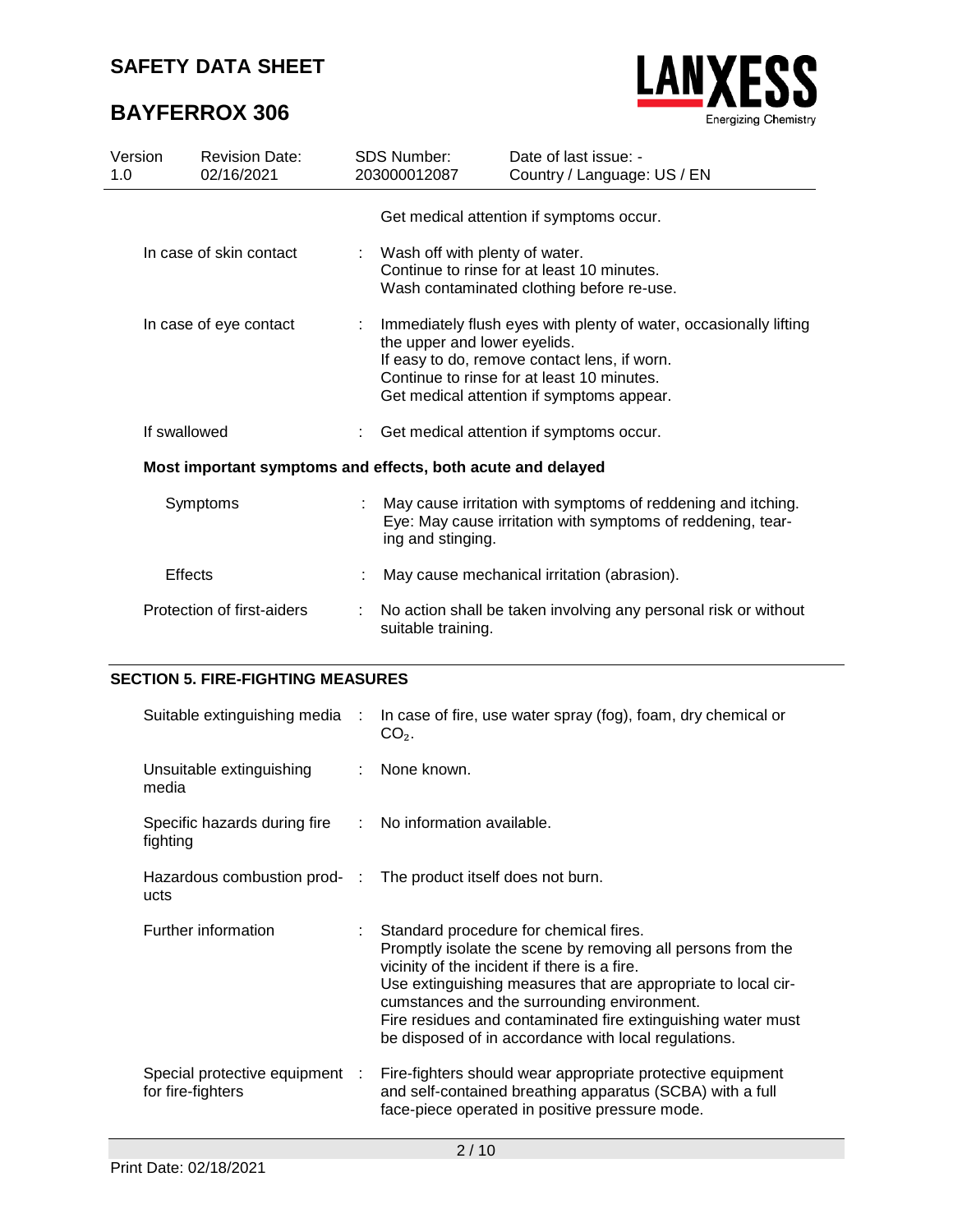



| Version | <b>Revision Date:</b> | <b>SDS Number:</b> | Date of last issue: -       |
|---------|-----------------------|--------------------|-----------------------------|
| 1.0     | 02/16/2021            | 203000012087       | Country / Language: US / EN |

### **SECTION 6. ACCIDENTAL RELEASE MEASURES**

| Personal precautions, protec- :<br>tive equipment and emer-<br>gency procedures |    | No action shall be taken involving any personal risk or without<br>suitable training.<br>Keep unnecessary and unprotected personnel from entering.<br>Avoid breathing dust.<br>Use personal protective equipment.<br>Avoid dust formation. |
|---------------------------------------------------------------------------------|----|--------------------------------------------------------------------------------------------------------------------------------------------------------------------------------------------------------------------------------------------|
| Environmental precautions                                                       | ÷. | Avoid dispersal of spilled material and runoff and contact with<br>soil, waterways, drains and sewers.                                                                                                                                     |
| Methods and materials for<br>containment and cleaning up                        | ÷  | Move containers from spill area.<br>Vacuum or sweep up material and place in a designated, la-<br>beled waste container.<br>Dispose of wastes in an approved waste disposal facility.                                                      |

### **SECTION 7. HANDLING AND STORAGE**

| Advice on safe handling                       | : For personal protection see section 8.<br>Smoking, eating and drinking should be prohibited in the ap-<br>plication area.                                                                                                                                                                                                                                                                                                              |
|-----------------------------------------------|------------------------------------------------------------------------------------------------------------------------------------------------------------------------------------------------------------------------------------------------------------------------------------------------------------------------------------------------------------------------------------------------------------------------------------------|
|                                               | Workers should wash hands and face before eating, drinking<br>and smoking.                                                                                                                                                                                                                                                                                                                                                               |
| Conditions for safe storage                   | Store in accordance with local regulations.<br>Store in original container protected from direct sunlight in a<br>dry, cool and well-ventilated area, away from incompatible<br>materials (see Section 10) and food and drink.<br>Keep containers tightly closed in a dry, cool and well-<br>ventilated place.<br>Electrical installations / working materials must comply with<br>the technological safety standards.                   |
|                                               | Do not store near sources of heat (furnaces, kilns, boilers,<br>etc.).<br>Exposure to excessive heat may cause this product to be-<br>come unstable (slowly auto-oxidize) which generates addi-<br>tional heat. Under certain circumstances this heat generation<br>may be sufficient to cause combustible materials to ignite. Do<br>not store near strong oxidizers, sources of heat, or near flam-<br>mable or combustible materials. |
| Further information on stor-<br>age stability | Keep in a dry place.                                                                                                                                                                                                                                                                                                                                                                                                                     |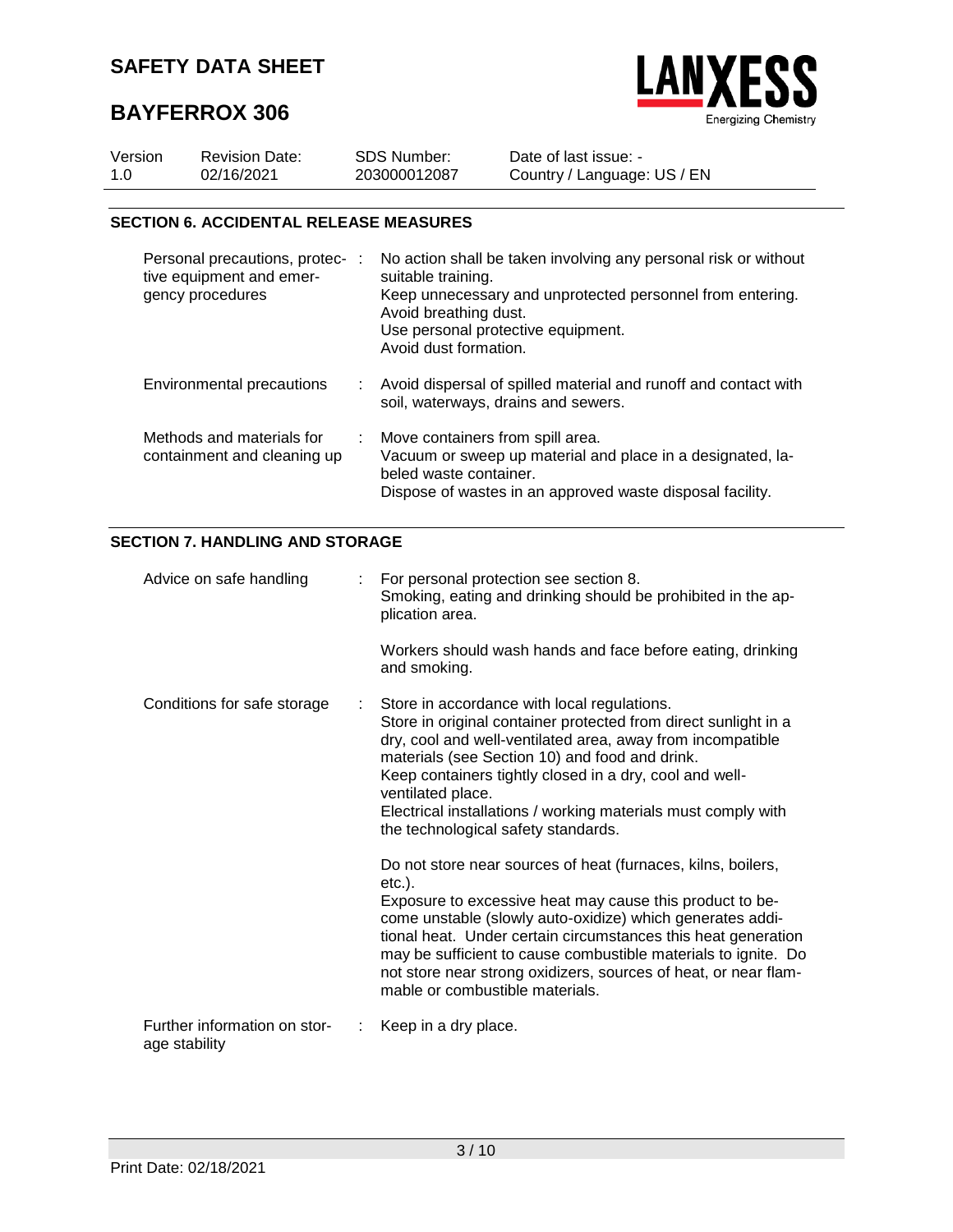

# **BAYFERROX 306**

| Version | <b>Revision Date:</b> | <b>SDS Number:</b> | Date of last issue: -       |
|---------|-----------------------|--------------------|-----------------------------|
| -1.0    | 02/16/2021            | 203000012087       | Country / Language: US / EN |

### **SECTION 8. EXPOSURE CONTROLS/PERSONAL PROTECTION**

| Ingredients with workplace control parameters                   |      |                                                                                                                                                                                                     |  |  |
|-----------------------------------------------------------------|------|-----------------------------------------------------------------------------------------------------------------------------------------------------------------------------------------------------|--|--|
| Contains no substances with occupational exposure limit values. |      |                                                                                                                                                                                                     |  |  |
| <b>Engineering measures</b>                                     | t in | Good general ventilation should be sufficient to control work-<br>er exposure to airborne contaminants.                                                                                             |  |  |
| Personal protective equipment                                   |      |                                                                                                                                                                                                     |  |  |
| Respiratory protection                                          |      | Dust-protection mask if there is a risk of dust formation.                                                                                                                                          |  |  |
| Hand protection<br>Material                                     |      | Gloves                                                                                                                                                                                              |  |  |
| Eye protection                                                  |      | Safety glasses with side-shields                                                                                                                                                                    |  |  |
| Skin and body protection                                        |      | : Wear suitable protective clothing.                                                                                                                                                                |  |  |
| Hygiene measures                                                |      | General industrial hygiene practice.<br>When using do not eat, drink or smoke.<br>Wash face, hands and any exposed skin thoroughly after<br>handling.<br>Wash contaminated clothing before reusing. |  |  |

### **SECTION 9. PHYSICAL AND CHEMICAL PROPERTIES**

| Appearance                  | t.               | Solid, powder                   |
|-----------------------------|------------------|---------------------------------|
| Physical state              | ÷.               | solid                           |
| Color                       | ÷                | black                           |
| Odor                        | ÷.               | odorless                        |
| Odor Threshold              | t.               | No data available               |
| рH                          |                  | $: 4 - 8$<br>Concentration: 5 % |
| Melting point/range         | $\mathbb{R}^{n}$ | $> 1,832$ °F $/ > 1,000$ °C     |
| Boiling point/boiling range | t in             | No data available               |
| Flash point                 | t                | No data available               |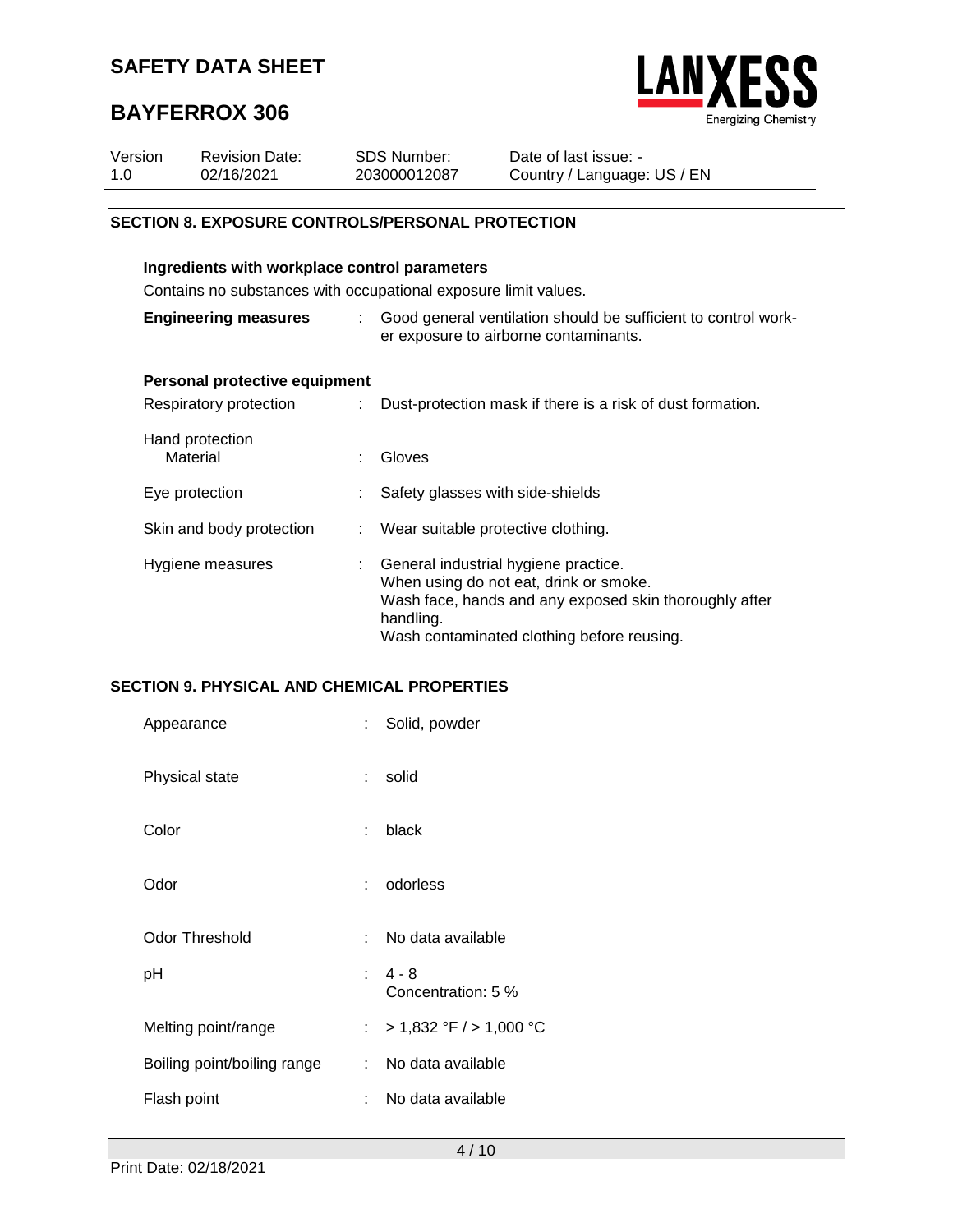# **BAYFERROX 306**



| Version<br>1.0 |                     | <b>Revision Date:</b><br>02/16/2021                 |    | <b>SDS Number:</b><br>203000012087          | Date of last issue: -<br>Country / Language: US / EN |
|----------------|---------------------|-----------------------------------------------------|----|---------------------------------------------|------------------------------------------------------|
|                |                     | Evaporation rate                                    | ÷  | No data available                           |                                                      |
|                | Self-ignition       |                                                     |    | Autoignition temperature<br>Not applicable  |                                                      |
|                |                     | Burning number                                      |    | No data available                           |                                                      |
|                |                     | Upper explosion limit / Upper<br>flammability limit | ÷  | No data available                           |                                                      |
|                |                     | Lower explosion limit / Lower<br>flammability limit | ÷  | No data available                           |                                                      |
|                |                     | Vapor pressure                                      |    | No data available                           |                                                      |
|                |                     | Relative density                                    |    | No data available                           |                                                      |
|                | Density             |                                                     |    | 4.6 g/cm3 (68 $\degree$ F / 20 $\degree$ C) |                                                      |
|                | <b>Bulk density</b> |                                                     |    | 600 kg/m3                                   |                                                      |
|                | Solubility(ies)     | Water solubility                                    | ÷  | insoluble                                   |                                                      |
|                |                     | Solubility in other solvents                        | ÷  | No data available                           |                                                      |
|                | octanol/water       | Partition coefficient: n-                           |    | No data available                           |                                                      |
|                |                     | Decomposition temperature                           | ÷. | >176 °F / > 80 °C                           |                                                      |
|                | Viscosity           | Viscosity, dynamic                                  |    | No data available                           |                                                      |
|                |                     | Viscosity, kinematic                                |    | No data available                           |                                                      |
|                |                     | <b>Explosive properties</b>                         |    | No data available                           |                                                      |
|                |                     | Oxidizing properties                                |    | No data available                           |                                                      |

### **SECTION 10. STABILITY AND REACTIVITY**

| Reactivity          | ÷ | No specific test data related to reactivity available for this<br>product or its ingredients. |
|---------------------|---|-----------------------------------------------------------------------------------------------|
| Chemical stability  |   | The product is chemically stable.                                                             |
| tions               |   | Possibility of hazardous reac- : No dangerous reaction known under conditions of normal use.  |
| Conditions to avoid |   | Excessive temperatures. At temperatures greater than 176 F                                    |
|                     |   | 5/10                                                                                          |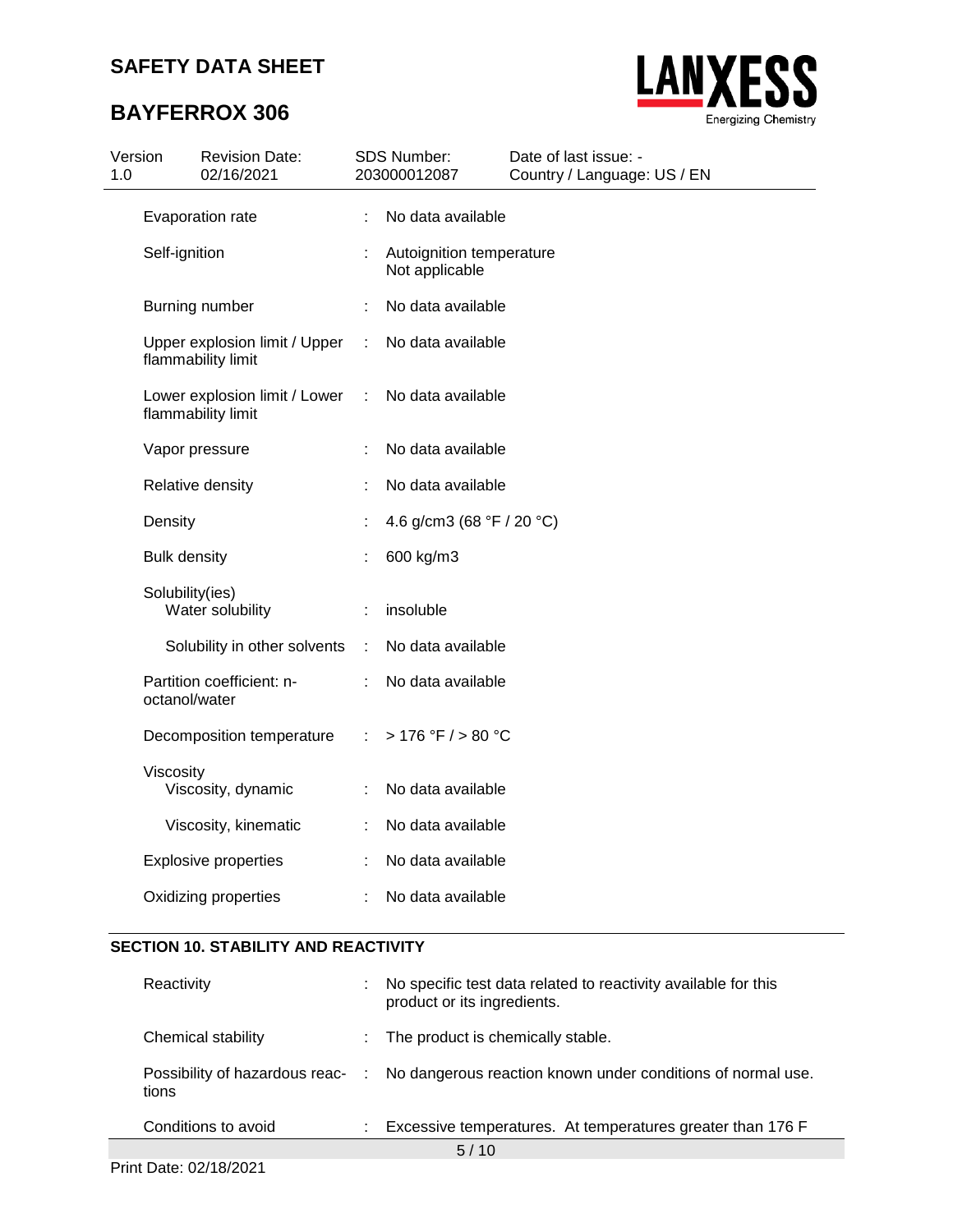# **BAYFERROX 306**



| Version<br>1.0 | <b>Revision Date:</b><br>02/16/2021 | <b>SDS Number:</b><br>203000012087 | Date of last issue: -<br>Country / Language: US / EN                                                                                                                                   |
|----------------|-------------------------------------|------------------------------------|----------------------------------------------------------------------------------------------------------------------------------------------------------------------------------------|
|                |                                     | bustible materials to ignite.      | (80 C), this product may become unstable and slowly auto-<br>oxidize into Fe2O3 which generates additional heat. Under<br>certain conditions this heat may be sufficient to cause com- |
|                | Incompatible materials              | No specific data.                  |                                                                                                                                                                                        |
|                | Hazardous decomposition<br>products |                                    | No decomposition if stored and applied as directed.                                                                                                                                    |

### **SECTION 11. TOXICOLOGICAL INFORMATION**

The most important known symptoms and effects are described in Section 2 and/or Section 4.

#### **Information on likely routes of exposure**

Inhalation Eye contact Skin contact

#### **Acute toxicity**

Not classified based on available information.

#### **Skin corrosion/irritation**

Not classified based on available information.

#### **Serious eye damage/eye irritation**

Not classified based on available information.

#### **Respiratory or skin sensitization**

#### **Skin sensitization**

Not classified based on available information.

#### **Respiratory sensitization**

Not classified based on available information.

#### **Germ cell mutagenicity**

Not classified based on available information.

#### **Carcinogenicity**

Not classified based on available information.

| IARC | No ingredient of this product present at levels greater than or equal to 0.1% is |
|------|----------------------------------------------------------------------------------|
|      | identified as probable, possible or confirmed human carcinogen by IARC.          |

- **OSHA** No component of this product present at levels greater than or equal to 0.1% is on OSHA's list of regulated carcinogens.
- **NTP** No ingredient of this product present at levels greater than or equal to 0.1% is identified as a known or anticipated carcinogen by NTP.

#### **Reproductive toxicity**

Not classified based on available information.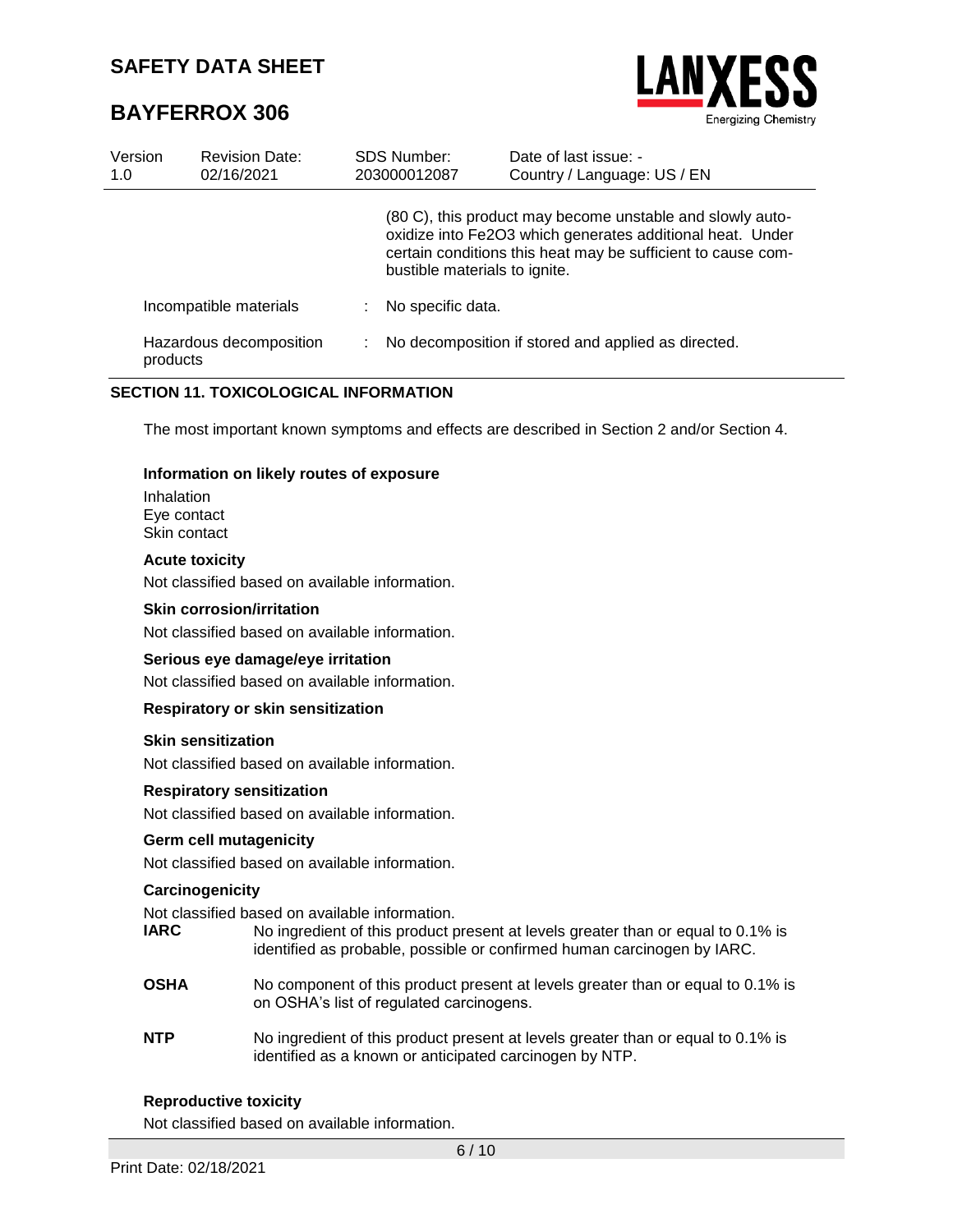Revision Date:

# **BAYFERROX 306**

Version 1.0



02/16/2021 203000012087 Country / Language: US / EN **STOT-single exposure** Not classified based on available information. **STOT-repeated exposure** Not classified based on available information. **Aspiration toxicity** Not classified based on available information. **SECTION 12. ECOLOGICAL INFORMATION Ecotoxicity** No data available **Persistence and degradability**

Date of last issue: -

SDS Number:

No data available

**Bioaccumulative potential**

No data available

### **Mobility in soil**

No data available

### **Other adverse effects**

#### **Product:**

Additional ecological information

: Ecotoxicological data are not available. No known significant effects or critical hazards.

### **SECTION 13. DISPOSAL CONSIDERATIONS**

#### **Disposal methods**

| RCRA - Resource Conserva- :<br>tion and Recovery Authoriza-<br>tion Act | If discarded in its purchased form, this product would not be a<br>hazardous waste either by listing or by characteristic. Howev-<br>er, under RCRA, it is the responsibility of the product user to<br>determine at the time of disposal, whether a material contain-<br>ing the product or derived from the product should be classi-<br>fied as a hazardous waste. (40 CFR 261.20-24)                                                                                         |
|-------------------------------------------------------------------------|----------------------------------------------------------------------------------------------------------------------------------------------------------------------------------------------------------------------------------------------------------------------------------------------------------------------------------------------------------------------------------------------------------------------------------------------------------------------------------|
| Waste from residues                                                     | The generation of waste should be avoided or minimized<br>wherever possible.<br>This material and its container must be disposed of in a safe<br>way.<br>Empty containers retain product residue; observe all precau-<br>tions for product.<br>Avoid dispersal of spilled material and runoff and contact with<br>soil, waterways, drains and sewers.<br>Waste disposal should be in accordance with existing federal,<br>state, provincial and/or local environmental controls. |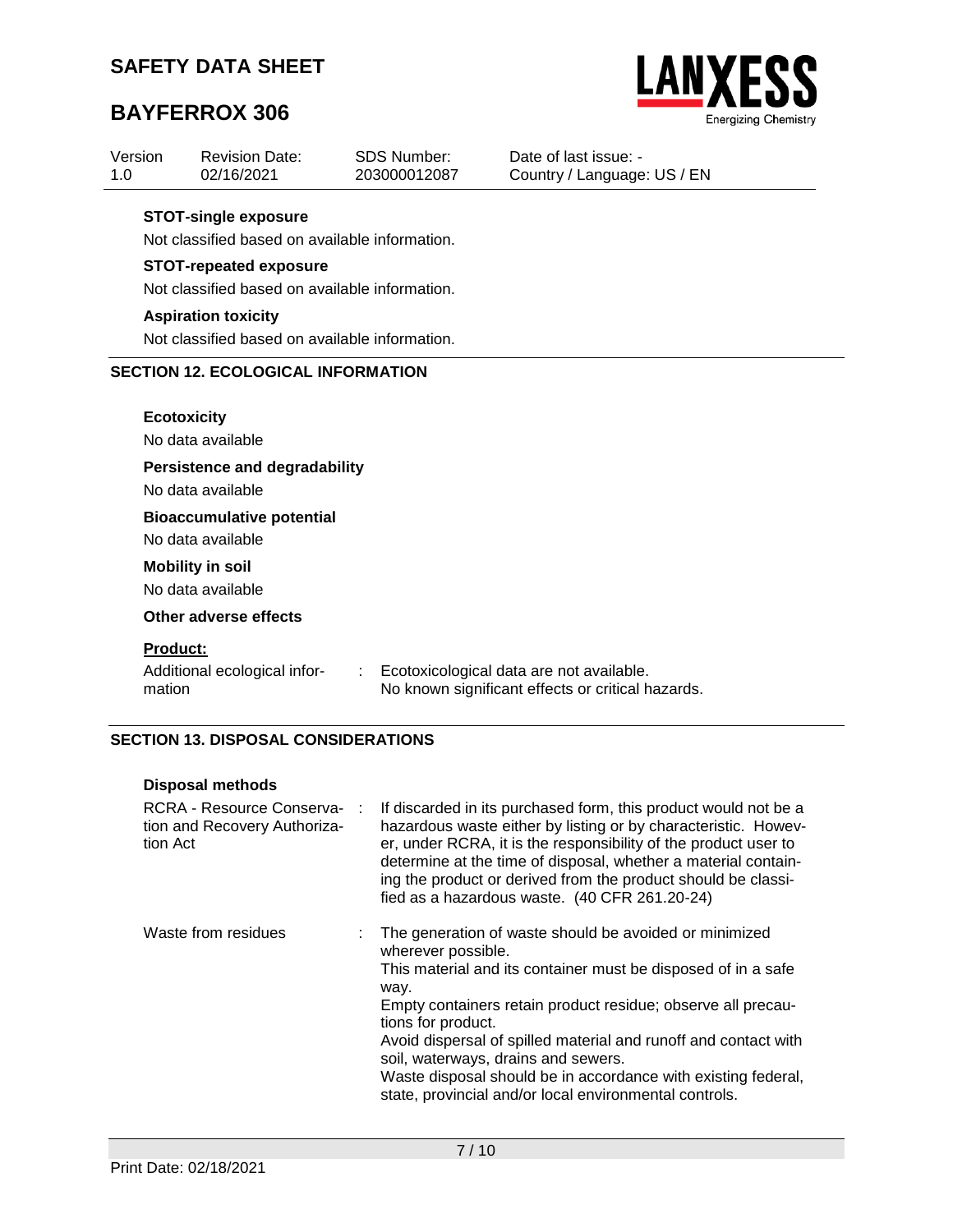# **BAYFERROX 306**



| Version | <b>Revision Date:</b> | <b>SDS Number:</b> | Date of last issue: -       |
|---------|-----------------------|--------------------|-----------------------------|
| 1.0     | 02/16/2021            | 203000012087       | Country / Language: US / EN |

#### **SECTION 14. TRANSPORT INFORMATION**

#### **International Regulations**

**IATA-DGR** Not regulated as a dangerous good

#### **IMDG-Code** Not regulated as a dangerous good

**Transport in bulk according to Annex II of MARPOL 73/78 and the IBC Code** Not applicable for product as supplied.

#### **Domestic regulation**

**49 CFR** Not regulated as a dangerous good

#### **Hazard and Handling Notes.**

Not dangerous cargo, Keep separated from foodstuffs

#### **SECTION 15. REGULATORY INFORMATION**

#### **CERCLA Reportable Quantity**

This material does not contain any components with a CERCLA RQ.

#### **SARA 302 Extremely Hazardous Substances Threshold Planning Quantity**

This material does not contain any components with a section 302 EHS TPQ.

| SARA 311/312 Hazards | : No SARA Hazards                                                                                                                                                                         |
|----------------------|-------------------------------------------------------------------------------------------------------------------------------------------------------------------------------------------|
| <b>SARA 313</b>      | : This material does not contain any chemical components with<br>known CAS numbers that exceed the threshold (De Minimis)<br>reporting levels established by SARA Title III, Section 313. |

#### **US State Regulations**

#### **Massachusetts Right To Know**

No components are subject to the Massachusetts Right to Know Act.

|  | Pennsylvania Right To Know |  |
|--|----------------------------|--|
|  |                            |  |

| C.I. Pigment Black 11 | 1317-61-9 |  |
|-----------------------|-----------|--|
|                       |           |  |

#### **California Prop. 65**

This product does not contain any chemicals known to the State of California to cause cancer, birth, or any other reproductive defects.

#### **TSCA inventory**

TSCA : All substances listed as active on the TSCA inventory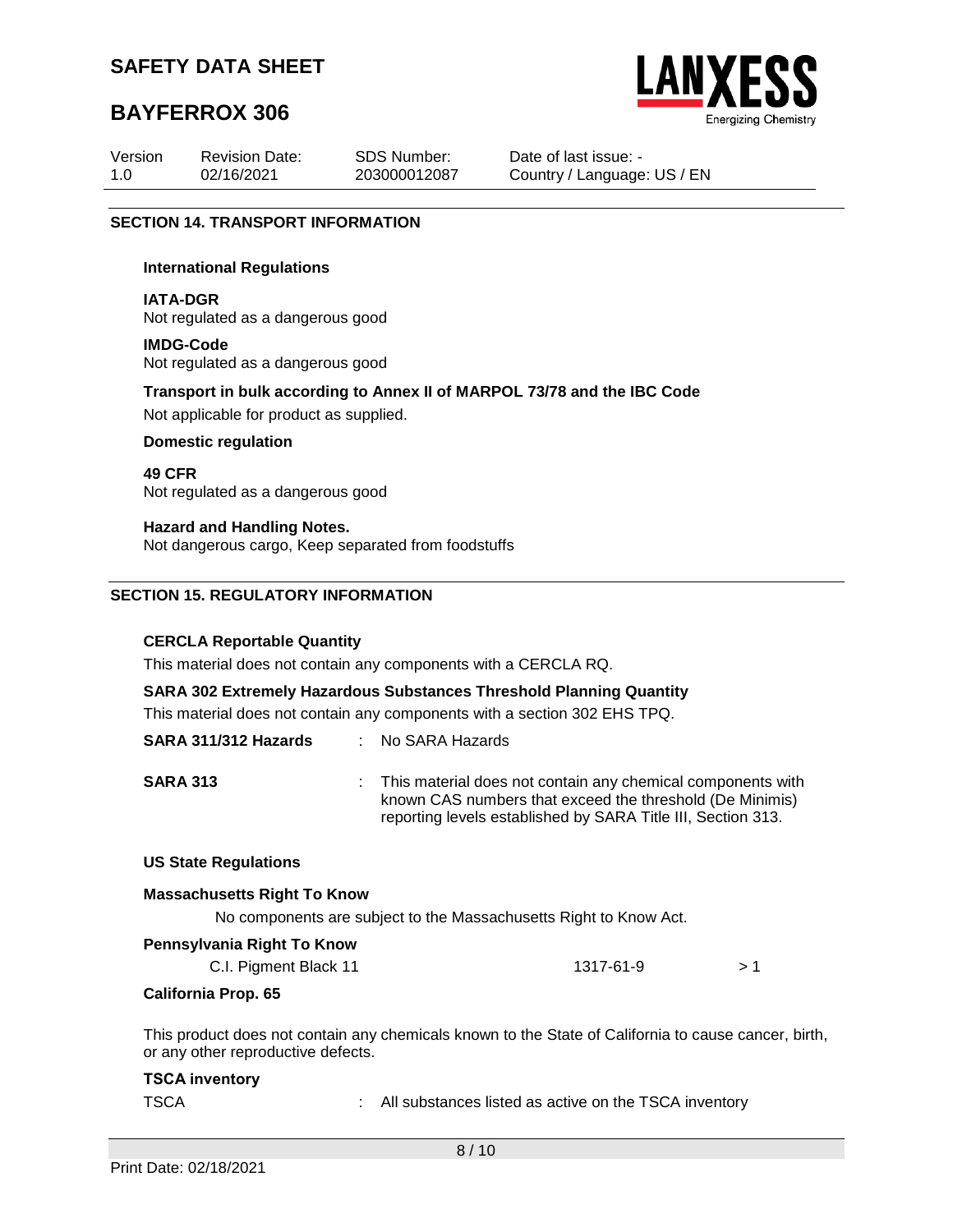# **BAYFERROX 306**



| Version | <b>Revision Date:</b> | SDS Number:  | Date of last issue: -       |
|---------|-----------------------|--------------|-----------------------------|
| 1.0     | 02/16/2021            | 203000012087 | Country / Language: US / EN |

### **TSCA list**

No substances are subject to a Significant New Use Rule.

No substances are subject to TSCA 12(b) export notification requirements.

### **SECTION 16. OTHER INFORMATION**

#### **Further information**



# **Full text of other abbreviations**

AIIC - Australian Inventory of Industrial Chemicals; ASTM - American Society for the Testing of Materials; bw - Body weight; CERCLA - Comprehensive Environmental Response, Compensation, and Liability Act; CMR - Carcinogen, Mutagen or Reproductive Toxicant; DIN - Standard of the German Institute for Standardisation; DOT - Department of Transportation; DSL - Domestic Substances List (Canada); ECx - Concentration associated with x% response; EHS - Extremely Hazardous Substance; ELx - Loading rate associated with x% response; EmS - Emergency Schedule; ENCS - Existing and New Chemical Substances (Japan); ErCx - Concentration associated with x% growth rate response; ERG - Emergency Response Guide; GHS - Globally Harmonized System; GLP - Good Laboratory Practice; HMIS - Hazardous Materials Identification System; IARC - International Agency for Research on Cancer; IATA - International Air Transport Association; IBC - International Code for the Construction and Equipment of Ships carrying Dangerous Chemicals in Bulk; IC50 - Half maximal inhibitory concentration; ICAO - International Civil Aviation Organization; IECSC - Inventory of Existing Chemical Substances in China; IMDG - International Maritime Dangerous Goods; IMO - International Maritime Organization; ISHL - Industrial Safety and Health Law (Japan); ISO - International Organisation for Standardization; KECI - Korea Existing Chemicals Inventory; LC50 - Lethal Concentration to 50 % of a test population; LD50 - Lethal Dose to 50% of a test population (Median Lethal Dose); MARPOL - International Convention for the Prevention of Pollution from Ships; MSHA - Mine Safety